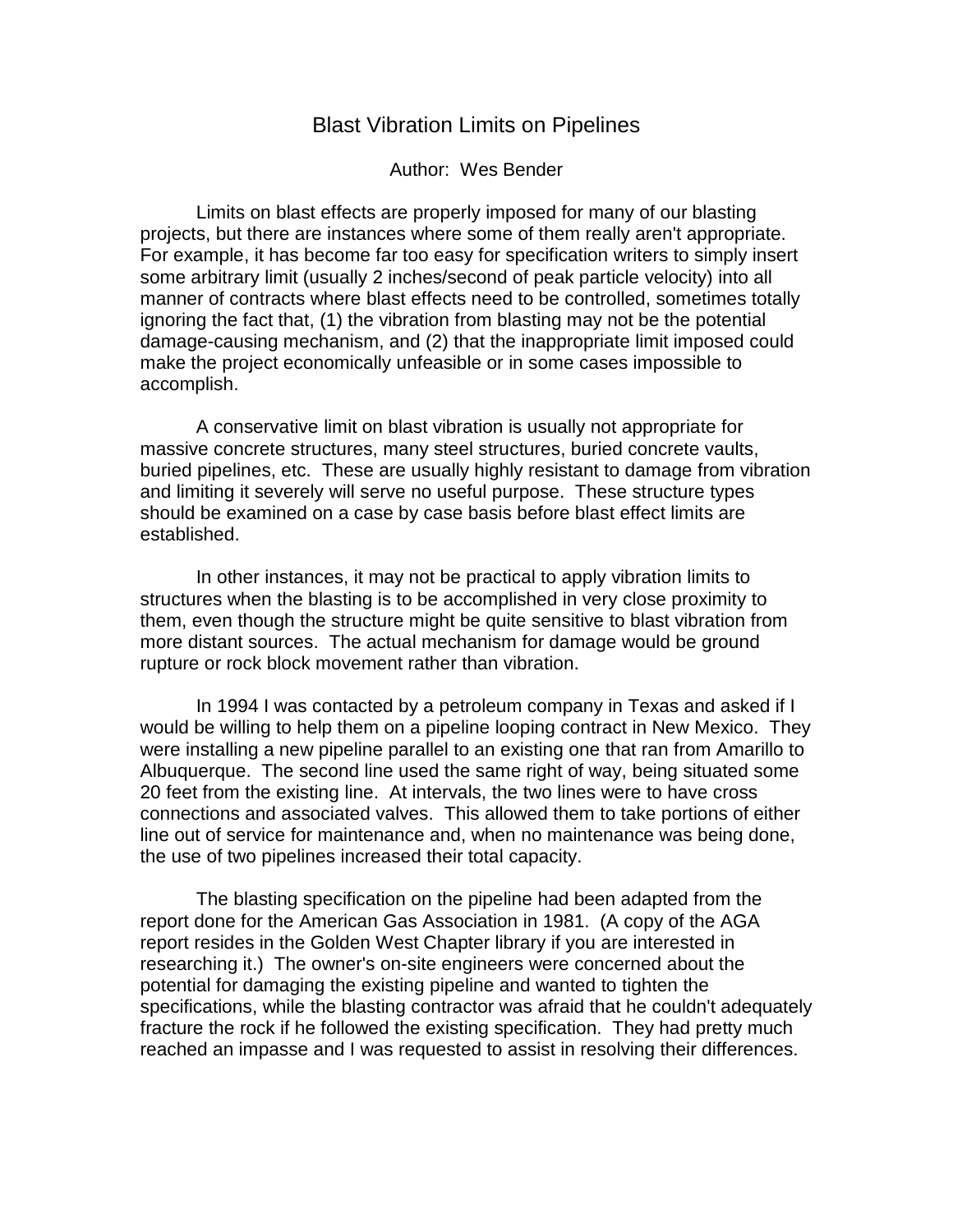The specifications allowed an "adjusted" (more on this later) 5 lbs per delay at 20 feet, gradually falling to 1 lb per delay at 10 feet. This was quite conservative for protecting a buried pipeline and would have been acceptable if the blasting could have been done with small diameter holes with tight spacing. The production schedule wouldn't allow such cautious blasting and the blaster wanted some relief. He had been involved with blasting for the Pacific Gas Transmission line near Alturas California and intuitively felt that he wouldn't damage the pipeline with higher charge weights.

The "adjusted" part of the specs meant that the weights would have to be adjusted to take into consideration energy release factors that favored using AN/FO over a cartridge explosive. This meant reducing the weight of a 60% rated dynamite to about 90% of the equivalent AN/FO weight. The different energy factors were included in the specifications. The fallacy with this thinking was that, while it was based on total energy release factors, it didn't consider the way in which different explosives work. AN/FO may have a lower energy release, but usually accomplishes its work through higher gas generation. Higher gas generation means more backbreak. Not only would a cartridge product such as dynamite probably result in less backbreak, the amount loaded could be more easily controlled. It is almost always better to use a cartridge product in close-in, critical blasting situations. The blaster wanted to use cartridge explosives rather than AN/FO and didn't like the penalty that was being imposed upon him.

Fortunately, the owner's engineers knew something had to be done and were open to suggestions. I tried to avoid criticizing the AGA report excessively, although I explained that it was based upon flawed modeling and that the strains that the report predicted had never been reached in numerous field measurements that had been done since the study was published. I also expressed the aforementioned thoughts regarding energy release vs. using the correct product. I suggested that we do a series of test blasts starting with small charges and work up to larger ones. In all instances, all holes would be detonated on individual delays. After each blast, the zone between the blast and the existing buried pipe would be inspected carefully to determine how far the surface cracks extended toward the existing pipe. Vibration would continue to be recorded, but because of equipment range limitations, the seismographs were placed at a constant 40 feet beyond the pipe and the results extrapolated to the pipe's distance. (I anticipated vibration at the pipe's location to be somewhere in the range of 12 to 15 inches/second, possibly higher.) We established an arbitrary maximum distance for cracking and backbreak at 50% of the distance from the ditch center line to the pipe. Basically, we wanted to keep the edge of any crater zone (inelastic zone) from encroaching on the existing pipeline.

After the third test blast, charge weights were up to 10 lbs per delay, backbreak was still only about 1/3 of the distance to the existing pipe and everyone was satisfied that the work could be done safely and efficiently.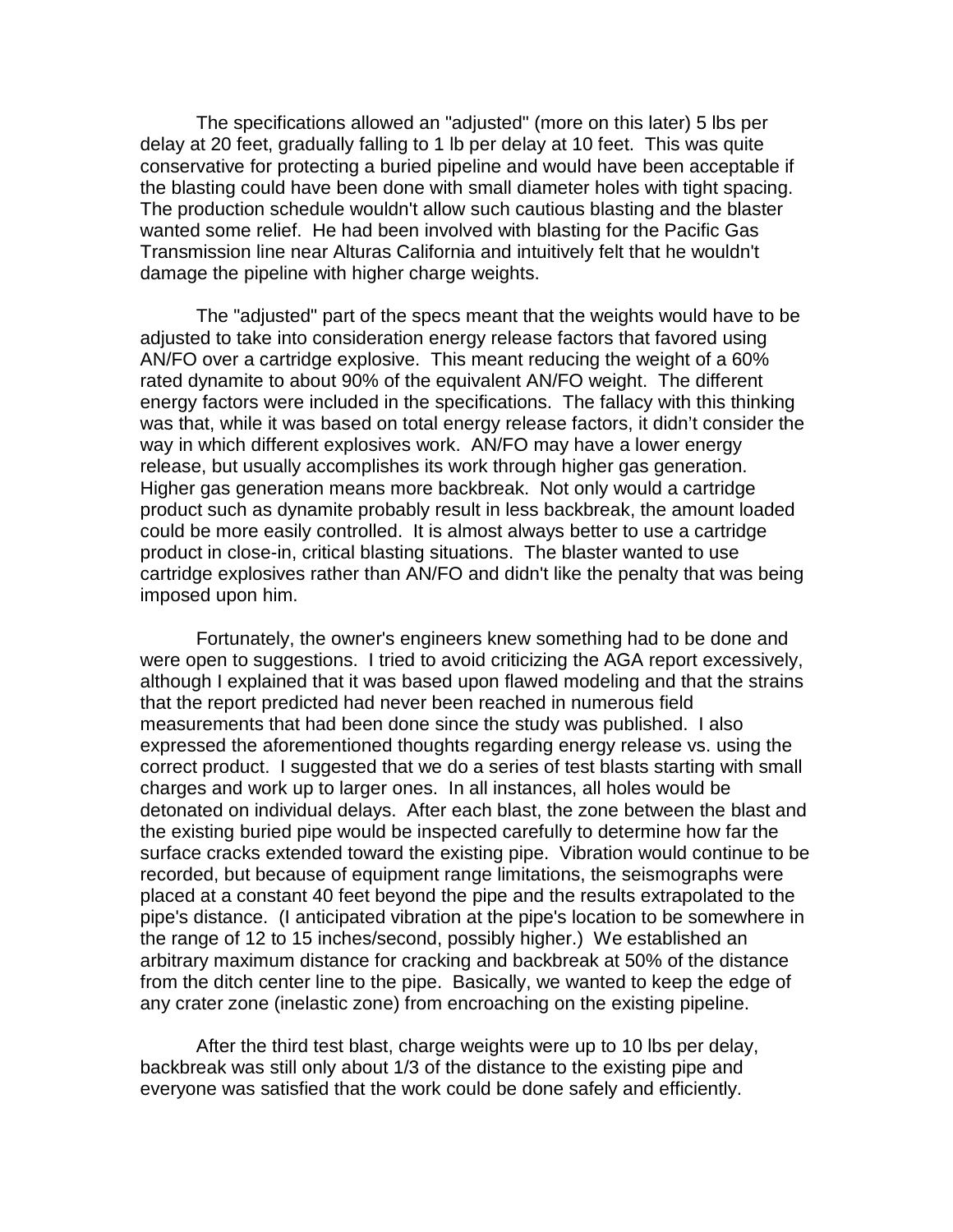My recommendations were: (1) limit backbreak to a maximum of 50% of the distance to the pipe, (2) measure cracking and backbreak after every blast and adjust loading accordingly if it approached 50%, (3) continue to record vibration and compare vibration levels and backbreak to see if there was a correlation between the two, (4) conduct conservative test blasts again whenever the rock changed appreciably and, (5) use cautious test blasts and similar ground control limits if blasting were to be required at distances less than 10 feet. I also highly recommended the use of cartridge products, with no adjustment because of energy ratings.

I had a chance to talk with the same engineers a year later when I worked with them on another pipeline project near Roswell NM and they said the job had proceeded smoothly to completion. Apparently they had moved the location of some of the cross connections so that blasting up to the pipe was not required, thus eliminating one potential problem.

Another example of an incorrectly applied specification occurred about 8 years earlier at the Sweetwater water treatment facility expansion project east of San Diego. Due to the proximity of the adjacent dam at Sweetwater reservoir, all blasts had to be designed or approved by a blasting consultant. In addition to that capacity, I did the pre-blast surveys and vibration monitoring for the contractor. A vibration limit of 2 inches/second applied at the nearest structure for all blasts. The bench-type blasting for excavation of the sedimentation basin was relatively straight forward. Vibrations were low and the blasting crew was well qualified.

Prior to completion of the project, the contractor was asked to put in some additional drains and ditches that were not included in the original contract. These would be in very close proximity to (and twice occurred underneath) a 36 inch pipe carrying all the water for Chula Vista and National City. In one instance, a trench for a drain line had to be blasted within 2 feet of the corner of a brick storage building. The owner's intent was that the vibration limit of 2 inches/second would apply to this blasting as well. Although the owner's consulting engineer never did back away from his 2 inch limit, on-site personnel recognized that the blasting could not be done with such a limit and relented. The work proceeded successfully with no damage done to any of the structures or facilities. Decked charges were used and plenty of relief was provided so that breakage would be sure to occur in the direction intended. I estimated that the corner of the brick building probably experienced vibration levels exceeding 25 inches/second, yet it wasn't damaged. The frequency was very high and displacements were probably down to several ten-thousandths of an inch or less from the close-proximity blasts, one of which exposed a corner of the foundation. I was more worried when we were blasting 20 feet from the building. At that distance, the frequency was lower and displacements could be considerably higher (and the blasters might get complacent being farther from the building).